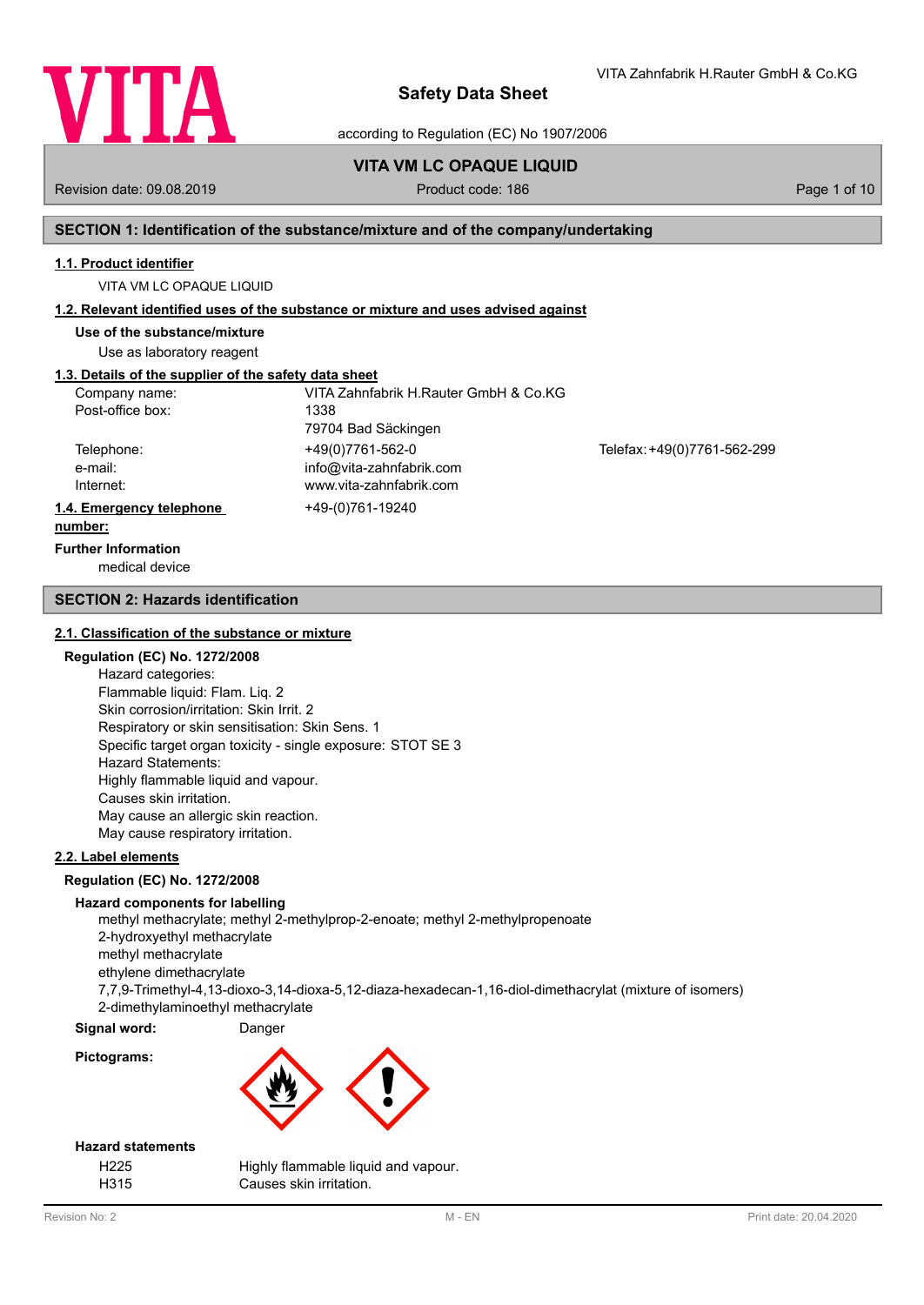

according to Regulation (EC) No 1907/2006

# **VITA VM LC OPAQUE LIQUID**

| Revision date: 09.08.2019       | Product code: 186                                                                                 | Page 2 of 10 |
|---------------------------------|---------------------------------------------------------------------------------------------------|--------------|
| H317                            | May cause an allergic skin reaction.                                                              |              |
| H335                            | May cause respiratory irritation.                                                                 |              |
| <b>Precautionary statements</b> |                                                                                                   |              |
| P <sub>210</sub>                | Keep away from heat, hot surfaces, sparks, open flames and other ignition sources. No<br>smoking. |              |
| P <sub>233</sub>                | Keep container tightly closed.                                                                    |              |

- P261 Avoid breathing dust/fume/gas/mist/vapours/spray.<br>P280 Mear protective gloves/protective clothing/eve protective
- P280 Wear protective gloves/protective clothing/eye protection/face protection.<br>P233 Keep container tightly closed.
- Keep container tightly closed.

## **2.3. Other hazards**

No information available.

## **SECTION 3: Composition/information on ingredients**

## **3.2. Mixtures**

## **Hazardous components**

| CAS No     | Chemical name                                             |                                                                                                 |                  | Quantity   |  |  |
|------------|-----------------------------------------------------------|-------------------------------------------------------------------------------------------------|------------------|------------|--|--|
|            | EC No                                                     | Index No                                                                                        | <b>REACH No</b>  |            |  |  |
|            | <b>GHS Classification</b>                                 |                                                                                                 |                  |            |  |  |
| 97-90-5    | ethylene dimethacrylate                                   |                                                                                                 |                  | $55 - 60%$ |  |  |
|            | 202-617-2                                                 | 607-114-00-5                                                                                    | 01-2119965172-38 |            |  |  |
|            | Skin Sens. 1, STOT SE 3; H317 H335                        |                                                                                                 |                  |            |  |  |
| 80-62-6    | methyl methacrylate                                       |                                                                                                 |                  | $20 - 25%$ |  |  |
|            | 201-297-1                                                 | 607-035-00-6                                                                                    | 01-2119452498-28 |            |  |  |
|            |                                                           | Flam. Lig. 2, Skin Irrit. 2, Skin Sens. 1, STOT SE 3; H225 H315 H317 H335                       |                  |            |  |  |
| 72869-86-4 | isomers)                                                  | 7,7,9-Trimethyl-4,13-dioxo-3,14-dioxa-5,12-diaza-hexadecan-1,16-diol-dimethacrylat (mixture of  |                  | $10 - 5\%$ |  |  |
|            | 276-957-5                                                 |                                                                                                 | 01-2120751202-68 |            |  |  |
|            | Skin Sens. 1B, Aquatic Chronic 3; H317 H412               |                                                                                                 |                  |            |  |  |
| 10373-78-1 | Camphorquinone                                            |                                                                                                 |                  |            |  |  |
|            | 233-814-1                                                 |                                                                                                 |                  |            |  |  |
|            | Skin Irrit. 2, Eye Irrit. 2, STOT SE 3; H315 H319 H335    |                                                                                                 |                  |            |  |  |
| 2867-47-2  | 2-dimethylaminoethyl methacrylate                         |                                                                                                 |                  | $1 - 5\%$  |  |  |
|            | 220-688-8                                                 | 607-132-00-3                                                                                    |                  |            |  |  |
|            |                                                           | Acute Tox. 4, Acute Tox. 4, Skin Irrit. 2, Eye Irrit. 2, Skin Sens. 1; H312 H302 H315 H319 H317 |                  |            |  |  |
| 868-77-9   | 2-hydroxyethyl methacrylate                               |                                                                                                 |                  | $1 - 5\%$  |  |  |
|            | 212-782-2                                                 | 607-124-00-X                                                                                    |                  |            |  |  |
|            | Skin Irrit. 2, Eye Irrit. 2, Skin Sens. 1; H315 H319 H317 |                                                                                                 |                  |            |  |  |
| 80-62-6    |                                                           | methyl methacrylate; methyl 2-methylprop-2-enoate; methyl 2-methylpropenoate                    |                  | < 1 %      |  |  |
|            | 201-297-1                                                 | 607-035-00-6                                                                                    |                  |            |  |  |
|            |                                                           | Flam. Liq. 2, Skin Irrit. 2, Skin Sens. 1, STOT SE 3; H225 H315 H317 H335                       |                  |            |  |  |

Full text of H and EUH statements: see section 16.

## **SECTION 4: First aid measures**

### **4.1. Description of first aid measures**

## **After inhalation**

Provide fresh air. When in doubt or if symptoms are observed, get medical advice.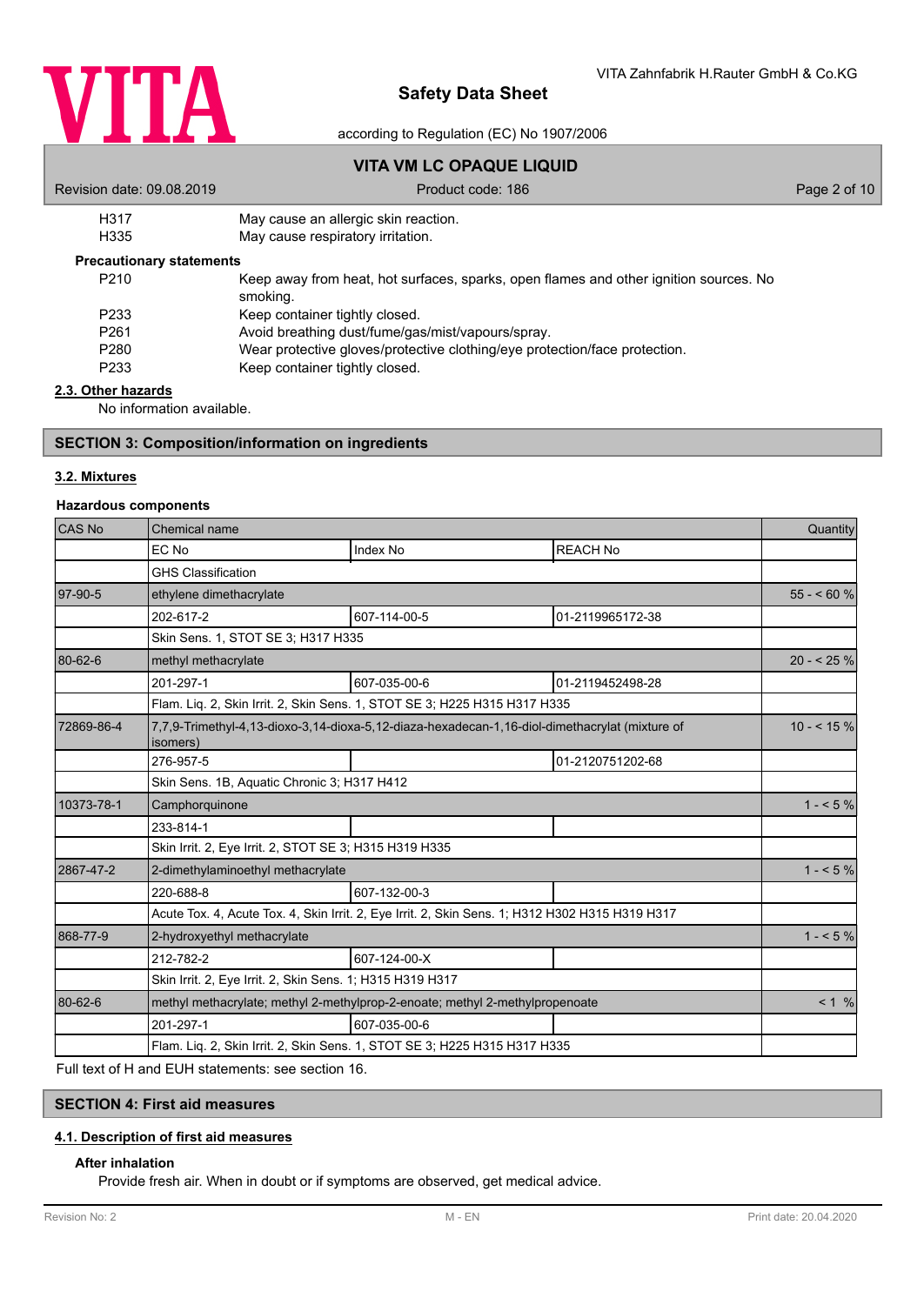

according to Regulation (EC) No 1907/2006

**VITA VM LC OPAQUE LIQUID**

Revision date: 09.08.2019 **Product code: 186** Page 3 of 10

## **After contact with skin**

After contact with skin, wash immediately with plenty of water and soap. Take off immediately all contaminated clothing and wash it before reuse. Medical treatment necessary.

### **After contact with eyes**

After contact with the eyes, rinse with water with the eyelids open for a sufficient length of time, then consult an ophthalmologist immediately.

#### **After ingestion**

Rinse mouth immediately and drink plenty of water.

## **4.2. Most important symptoms and effects, both acute and delayed**

No information available.

### **4.3. Indication of any immediate medical attention and special treatment needed**

Treat symptomatically.

### **SECTION 5: Firefighting measures**

### **5.1. Extinguishing media**

### **Suitable extinguishing media**

Carbon dioxide (CO2), Foam, Extinguishing powder.

## **Unsuitable extinguishing media**

**Water** 

### **5.2. Special hazards arising from the substance or mixture**

Highly flammable. Vapours can form explosive mixtures with air.

#### **5.3. Advice for firefighters**

Wear a self-contained breathing apparatus and chemical protective clothing. Full protection suit.

#### **Additional information**

Use water spray jet to protect personnel and to cool endangered containers. Suppress gases/vapours/mists with water spray jet. Collect contaminated fire extinguishing water separately. Do not allow entering drains or surface water.

## **SECTION 6: Accidental release measures**

### **6.1. Personal precautions, protective equipment and emergency procedures**

Remove all sources of ignition. Do not breathe gas/fumes/vapour/spray. Avoid contact with skin, eyes and clothes. Use personal protection equipment.

### **6.2. Environmental precautions**

Do not allow uncontrolled discharge of product into the environment. Explosion risk.

## **6.3. Methods and material for containment and cleaning up**

Absorb with liquid-binding material (e.g. sand, diatomaceous earth, acid- or universal binding agents). Treat the recovered material as prescribed in the section on waste disposal.

## **6.4. Reference to other sections**

Safe handling: see section 7 Personal protection equipment: see section 8 Disposal: see section 13

### **SECTION 7: Handling and storage**

### **7.1. Precautions for safe handling**

### **Advice on safe handling**

If handled uncovered, arrangements with local exhaust ventilation have to be used. Do not breathe gas/fumes/vapour/spray.

## **Advice on protection against fire and explosion**

Keep away from sources of ignition - No smoking. Take precautionary measures against static discharges.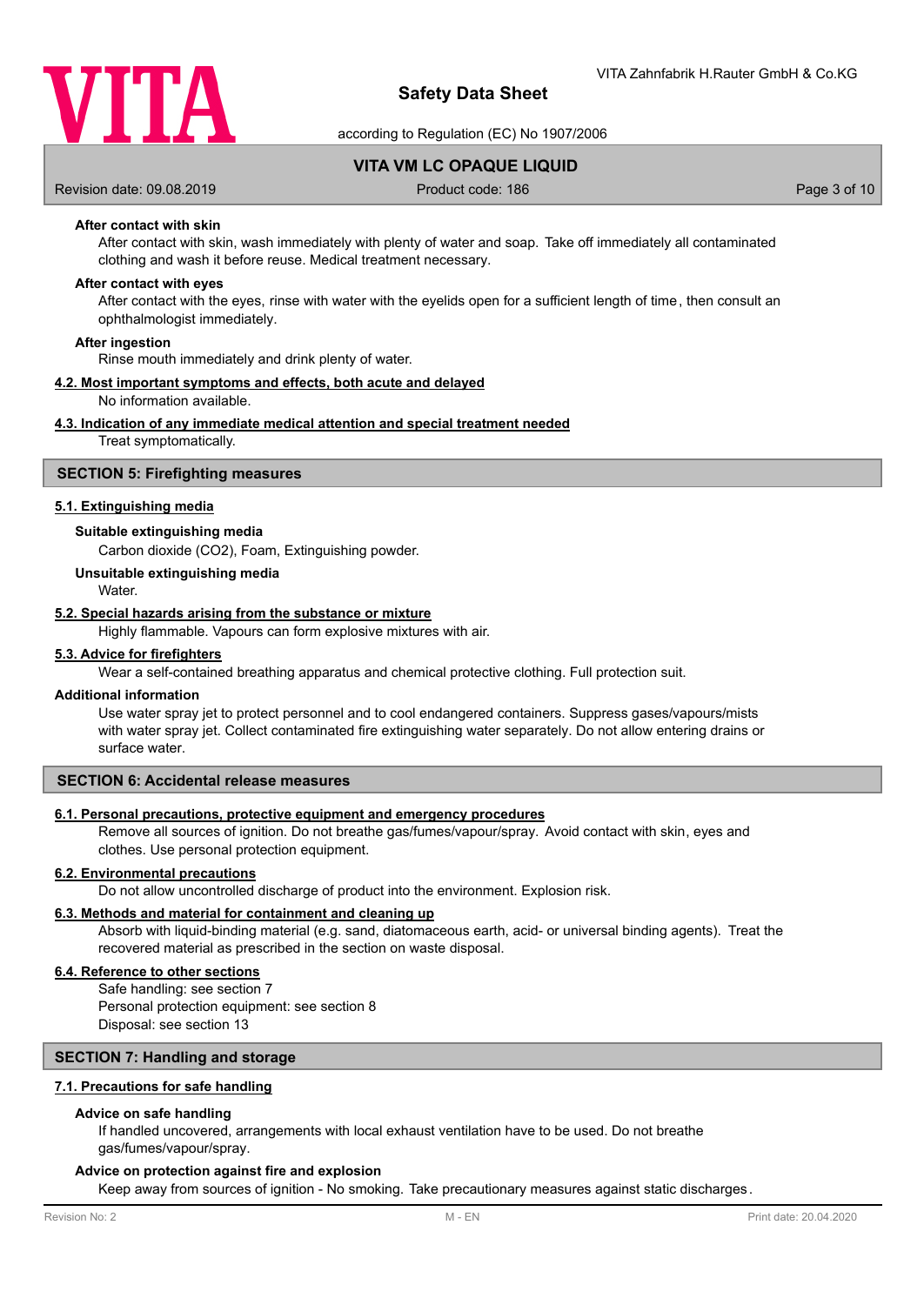

according to Regulation (EC) No 1907/2006

## **VITA VM LC OPAQUE LIQUID**

Revision date: 09.08.2019 **Product code: 186** Page 4 of 10

Vapours can form explosive mixtures with air.

### **7.2. Conditions for safe storage, including any incompatibilities**

### **Requirements for storage rooms and vessels**

Keep container tightly closed. Keep locked up. Store in a place accessible by authorized persons only. Provide adequate ventilation as well as local exhaustion at critical locations. Keep in a cool, well-ventilated place. Keep away from heat, hot surfaces, sparks, open flames and other ignition sources. No smoking.

### **Hints on joint storage**

Do not store together with: Oxidizing agent. Pyrophoric or self-heating substances.

### **SECTION 8: Exposure controls/personal protection**

### **8.1. Control parameters**

### **Occupational exposure limit values**

| CAS No  | Name of agent       | ppm  | mg/m <sup>3</sup> | fib/cm <sup>3</sup> | Category      | Origin |
|---------|---------------------|------|-------------------|---------------------|---------------|--------|
| 80-62-6 | Methyl methacrylate | 50   |                   |                     | TWA(8 h)      |        |
|         |                     | 100l |                   |                     | STEL (15 min) |        |

### **8.2. Exposure controls**





### **Appropriate engineering controls**

If handled uncovered, arrangements with local exhaust ventilation have to be used. Do not breathe gas/fumes/vapour/spray.

#### **Protective and hygiene measures**

Remove contaminated, saturated clothing immediately. Draw up and observe skin protection programme. Wash hands and face before breaks and after work and take a shower if necessary . When using do not eat, drink, smoke, sniff.

#### **Eye/face protection**

Wear eye protection/face protection.

### **Hand protection**

When handling with chemical substances, protective gloves must be worn with the CE-label including the four control digits. The quality of the protective gloves resistant to chemicals must be chosen as a function of the specific working place concentration and quantity of hazardous substances. For special purposes, it is recommended to check the resistance to chemicals of the protective gloves mentioned above together with the supplier of these gloves. Recommended glove articles KCL Vitoject Breakthrough time (maximum wearing time) 30 min FKM (fluoro rubber)

### **Skin protection**

Flame-retardant protective clothing. Wear anti-static footwear and clothing .

## **Respiratory protection**

In case of inadequate ventilation wear respiratory protection. Provide adequate ventilation as well as local exhaustion at critical locations. Technical ventilation of workplace

### **SECTION 9: Physical and chemical properties**

## **9.1. Information on basic physical and chemical properties**

| Physical state: | Liguid         |
|-----------------|----------------|
| Colour:         | light yellow   |
| Odour:          | characteristic |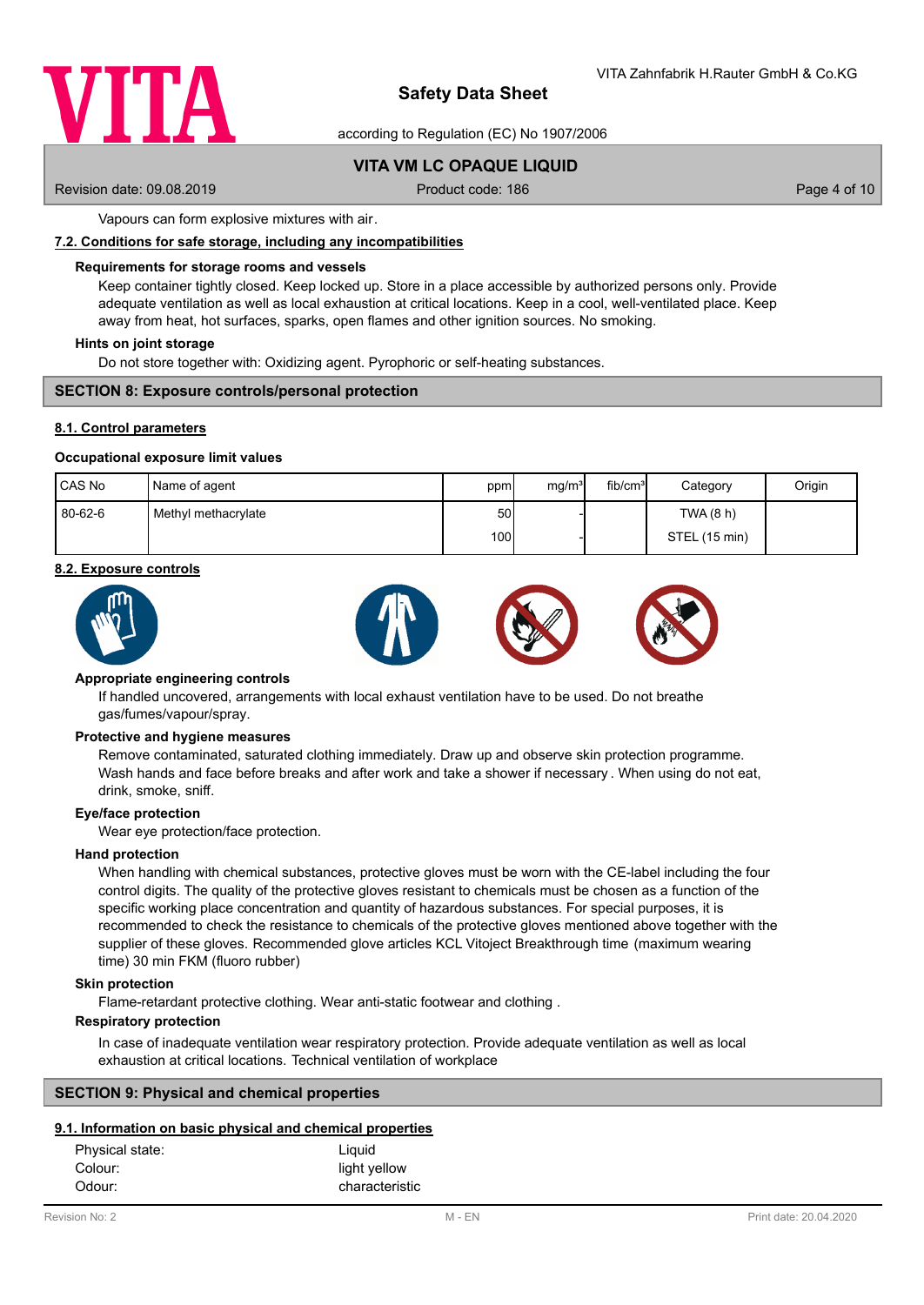

according to Regulation (EC) No 1907/2006

| Revision date: 09.08.2019                                     | <b>VITA VM LC OPAQUE LIQUID</b><br>Product code: 186 | Page 5 of 10 |
|---------------------------------------------------------------|------------------------------------------------------|--------------|
| pH-Value:                                                     | not determined                                       |              |
| Changes in the physical state                                 |                                                      |              |
| Melting point:                                                | not determined                                       |              |
| Initial boiling point and boiling range:                      | 101 °C                                               |              |
| Flash point:                                                  | 10 °C                                                |              |
| <b>Flammability</b><br>Solid:                                 | not applicable                                       |              |
| Gas:                                                          | not applicable                                       |              |
| <b>Explosive properties</b><br>The product is not: Explosive. |                                                      |              |
| Lower explosion limits:                                       | 2,1 vol. %                                           |              |
| Upper explosion limits:                                       | 12,5 vol. %                                          |              |
| <b>Auto-ignition temperature</b><br>Solid:<br>Gas:            | not applicable<br>not applicable                     |              |
| Decomposition temperature:                                    | not determined                                       |              |
| <b>Oxidizing properties</b><br>Not oxidising.                 |                                                      |              |
| Vapour pressure:<br>(at 50 $°C$ )                             | <= 1100 hPa                                          |              |
| Density:                                                      | not determined                                       |              |
| Water solubility:                                             | No                                                   |              |
| Solubility in other solvents<br>not determined                |                                                      |              |
| Partition coefficient:                                        | not determined                                       |              |
| Vapour density:                                               | not determined                                       |              |
| Evaporation rate:                                             | not determined                                       |              |
| 9.2. Other information                                        |                                                      |              |
| Solid content:                                                | 0,0%                                                 |              |
| <b>SECTION 10: Stability and reactivity</b>                   |                                                      |              |

## **10.1. Reactivity**

Highly flammable.

# **10.2. Chemical stability**

The product is stable under storage at normal ambient temperatures.

## **10.3. Possibility of hazardous reactions**

No known hazardous reactions.

# **10.4. Conditions to avoid**

Keep away from sources of heat (e.g. hot surfaces), sparks and open flames. Vapours can form explosive mixtures with air.

## **10.5. Incompatible materials**

No information available.

## **10.6. Hazardous decomposition products**

No known hazardous decomposition products.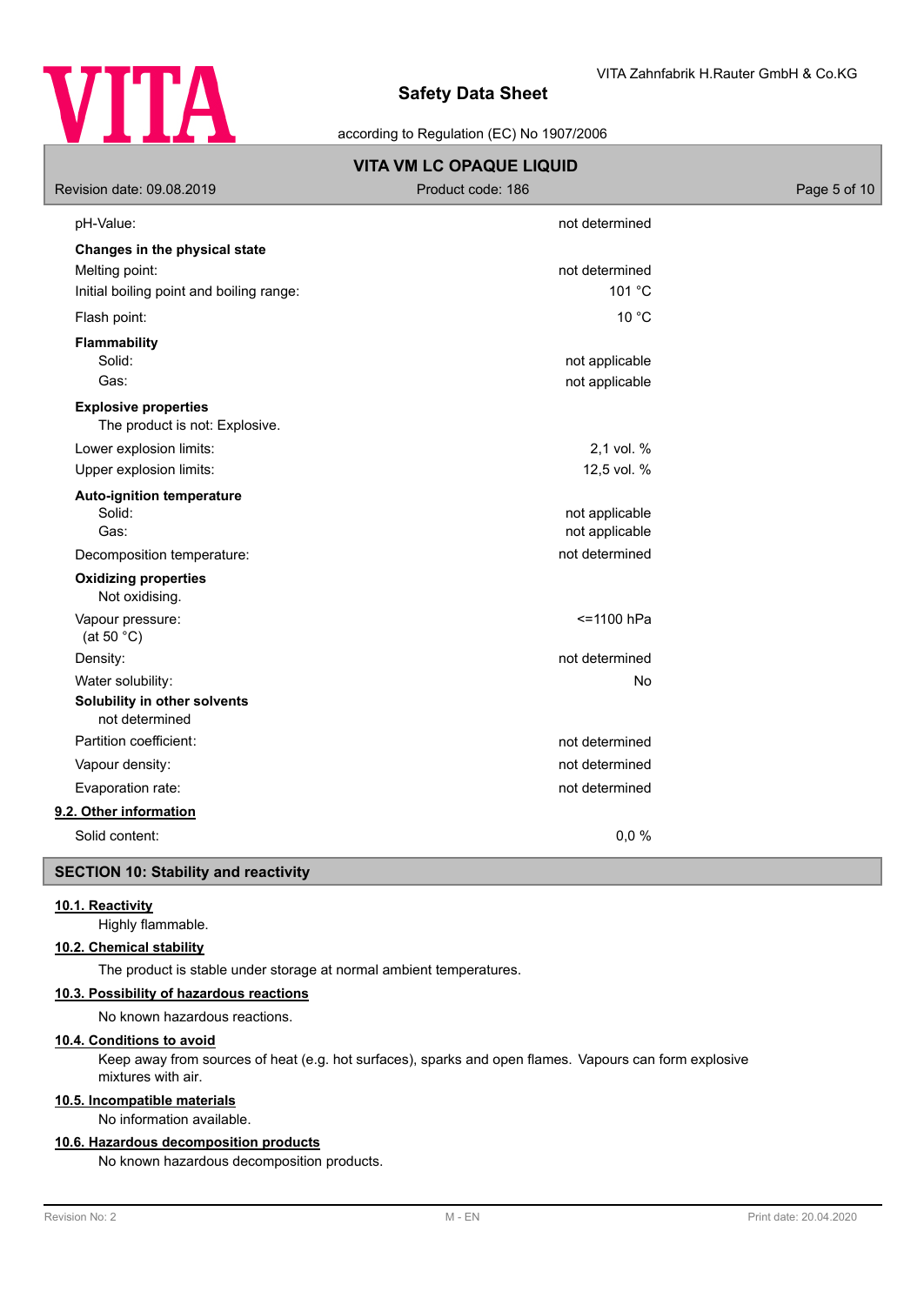

according to Regulation (EC) No 1907/2006

# **VITA VM LC OPAQUE LIQUID**

Revision date: 09.08.2019 **Product code: 186** Page 6 of 10

## **SECTION 11: Toxicological information**

## **11.1. Information on toxicological effects**

## **Acute toxicity**

Based on available data, the classification criteria are not met.

| <b>CAS No</b> | Chemical name                                                                |                     |        |         |        |        |
|---------------|------------------------------------------------------------------------------|---------------------|--------|---------|--------|--------|
|               | Exposure route                                                               | Dose                |        | Species | Source | Method |
| 97-90-5       | ethylene dimethacrylate                                                      |                     |        |         |        |        |
|               | dermal                                                                       | LD50<br>mg/kg       | 3300   |         |        |        |
| 80-62-6       | methyl methacrylate                                                          |                     |        |         |        |        |
|               | dermal                                                                       | LD50<br>mg/kg       | > 5000 |         |        |        |
| 2867-47-2     | 2-dimethylaminoethyl methacrylate                                            |                     |        |         |        |        |
|               | oral                                                                         | <b>ATE</b><br>mg/kg | 500    |         |        |        |
|               | dermal                                                                       | <b>ATE</b><br>mg/kg | 1100   |         |        |        |
| 868-77-9      | 2-hydroxyethyl methacrylate                                                  |                     |        |         |        |        |
|               | oral                                                                         | LD50<br>mg/kg       | 5050   | Rat     |        |        |
| 80-62-6       | methyl methacrylate; methyl 2-methylprop-2-enoate; methyl 2-methylpropenoate |                     |        |         |        |        |
|               | dermal                                                                       | LD50<br>mg/kg       | >5000  |         |        |        |

# **Irritation and corrosivity**

Causes skin irritation.

Serious eye damage/eye irritation: Based on available data, the classification criteria are not met.

### **Sensitising effects**

May cause an allergic skin reaction. (ethylene dimethacrylate; methyl methacrylate; 7,7,9-Trimethyl-4,13-dioxo-3,14-dioxa-5,12-diaza-hexadecan-1,16-diol-dimethacrylat (mixture of isomers); 2-dimethylaminoethyl methacrylate; 2-hydroxyethyl methacrylate; methyl methacrylate; methyl 2-methylprop-2-enoate; methyl 2-methylpropenoate)

## **Carcinogenic/mutagenic/toxic effects for reproduction**

Based on available data, the classification criteria are not met.

## **STOT-single exposure**

May cause respiratory irritation. (methyl methacrylate; ethylene dimethacrylate)

### **STOT-repeated exposure**

Based on available data, the classification criteria are not met.

# **Aspiration hazard**

Based on available data, the classification criteria are not met.

## **Additional information on tests**

The mixture is classified as hazardous according to regulation (EC) No 1272/2008 [CLP].

## **SECTION 12: Ecological information**

## **12.1. Toxicity**

The product is not: Ecotoxic.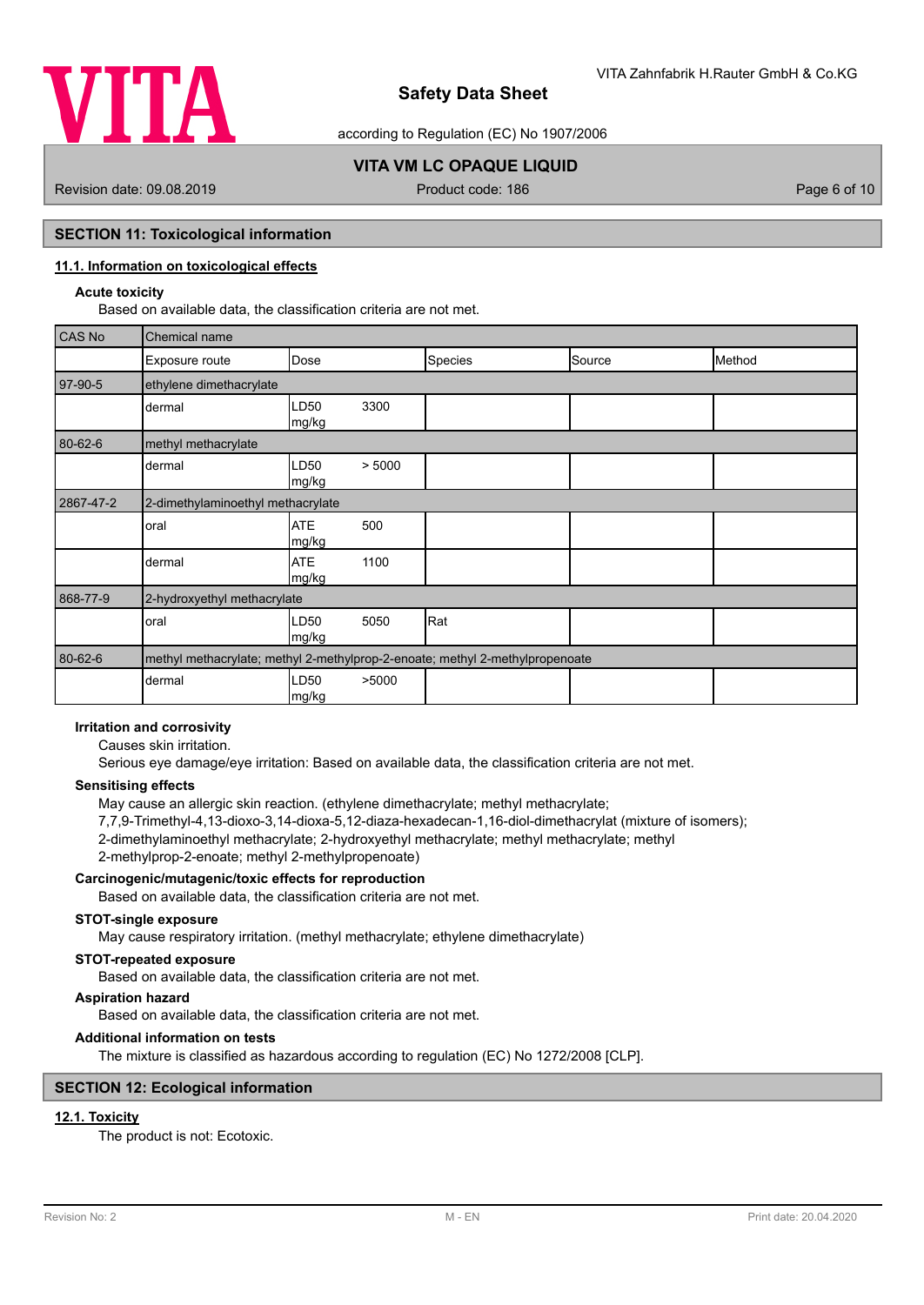

according to Regulation (EC) No 1907/2006

# **VITA VM LC OPAQUE LIQUID**

Revision date: 09.08.2019 **Product code: 186** Page 7 of 10

| CAS No   | <b>I</b> Chemical name      |                         |                                     |                 |                 |  |  |
|----------|-----------------------------|-------------------------|-------------------------------------|-----------------|-----------------|--|--|
|          | <b>Aquatic toxicity</b>     | Dose                    | $\lfloor$ [h] $\rfloor$ [d] Species | <b>I</b> Source | <b>I</b> Method |  |  |
| 868-77-9 | 2-hydroxyethyl methacrylate |                         |                                     |                 |                 |  |  |
|          | Acute fish toxicity         | <b>LC50</b><br>227 mg/l | 96 h Pimephales promelas            |                 |                 |  |  |

## **12.2. Persistence and degradability**

The product has not been tested.

### **12.3. Bioaccumulative potential**

The product has not been tested.

## **Partition coefficient n-octanol/water**

| <b>CAS No</b> | Chemical<br>name            | Pow<br>Log |
|---------------|-----------------------------|------------|
| 868-77-9      | 2-hydroxyethyl methacrylate | 0,47       |

### **12.4. Mobility in soil**

The product has not been tested.

## **12.5. Results of PBT and vPvB assessment**

## The product has not been tested.

# **12.6. Other adverse effects**

No information available.

## **Further information**

Do not allow to enter into surface water or drains. Do not allow to enter into soil/subsoil.

## **SECTION 13: Disposal considerations**

## **13.1. Waste treatment methods**

### **Disposal recommendations**

Do not allow to enter into surface water or drains. Do not allow to enter into soil/subsoil. Dispose of waste according to applicable legislation.

### **Contaminated packaging**

Non-contaminated packages may be recycled. Handle contaminated packages in the same way as the substance itself.

## **SECTION 14: Transport information**

### **Land transport (ADR/RID)**

| 14.1. UN number:                  | <b>UN 1247</b>                          |
|-----------------------------------|-----------------------------------------|
| 14.2. UN proper shipping name:    | METHYL METHACRYLATE MONOMER, STABILIZED |
| 14.3. Transport hazard class(es): | 3                                       |
| 14.4. Packing group:              | Ш                                       |
| Hazard label:                     | 3                                       |
|                                   |                                         |
| Classification code:              | F <sub>1</sub>                          |
| <b>Special Provisions:</b>        | 386                                     |
| Limited quantity:                 | 1 L                                     |
| Excepted quantity:                | E <sub>2</sub>                          |
| Transport category:               | 2                                       |
| Hazard No:                        | 339                                     |
| Tunnel restriction code:          | D/E                                     |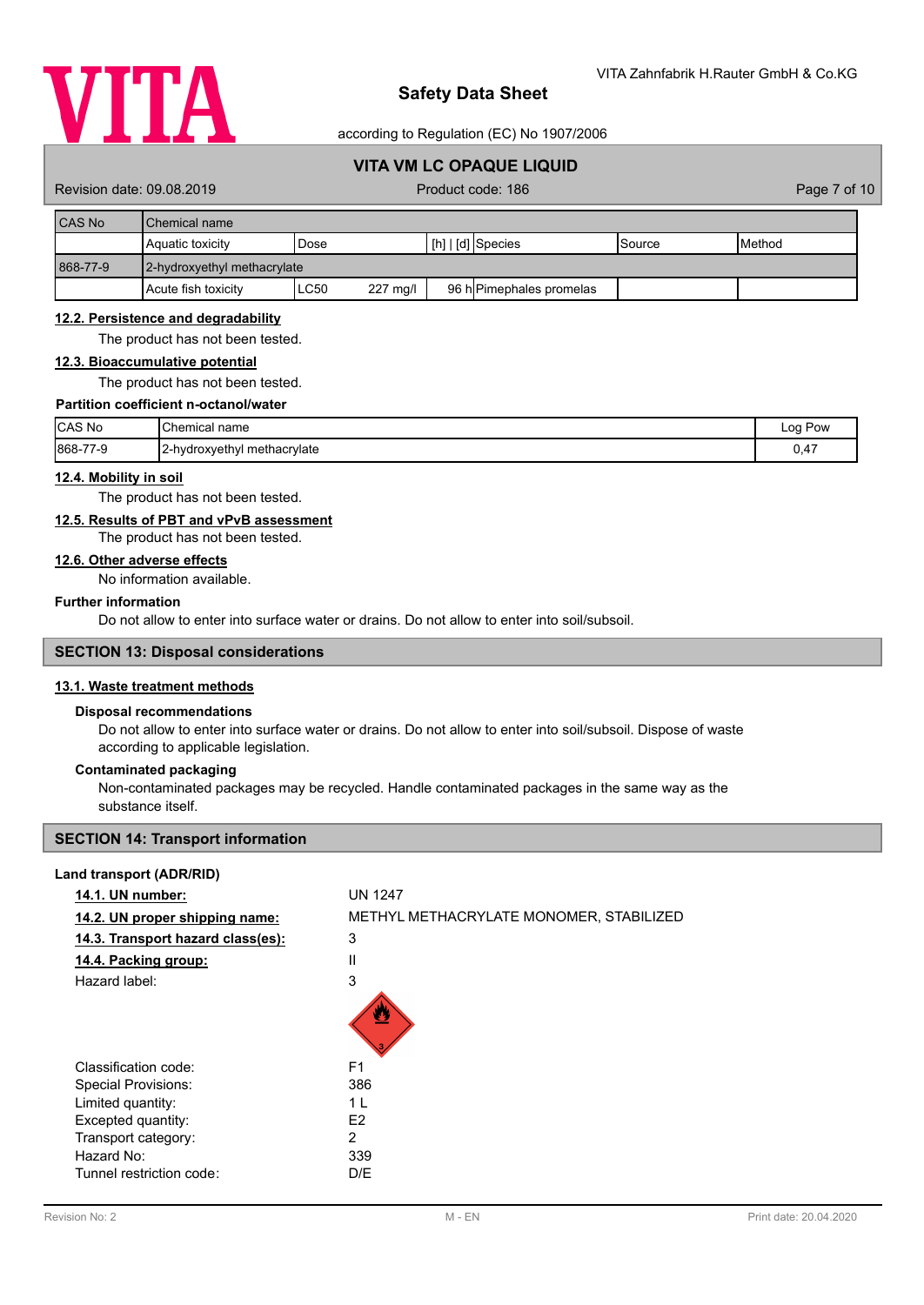

according to Regulation (EC) No 1907/2006

| Revision date: 09.08.2019                                                                                                                      | <b>VITA VM LC OPAQUE LIQUID</b><br>Product code: 186 | Page 8 of 10 |
|------------------------------------------------------------------------------------------------------------------------------------------------|------------------------------------------------------|--------------|
| Inland waterways transport (ADN)                                                                                                               |                                                      |              |
| 14.1. UN number:                                                                                                                               | <b>UN 1247</b>                                       |              |
| 14.2. UN proper shipping name:                                                                                                                 | METHYL METHACRYLATE MONOMER, STABILIZED              |              |
| 14.3. Transport hazard class(es):                                                                                                              | 3                                                    |              |
| 14.4. Packing group:                                                                                                                           | $\mathbf{I}$                                         |              |
| Hazard label:                                                                                                                                  | 3                                                    |              |
|                                                                                                                                                |                                                      |              |
| Classification code:                                                                                                                           | F <sub>1</sub>                                       |              |
| <b>Special Provisions:</b>                                                                                                                     | 386                                                  |              |
| Limited quantity:<br>Excepted quantity:                                                                                                        | 1 <sub>L</sub><br>E2                                 |              |
| <b>Marine transport (IMDG)</b>                                                                                                                 |                                                      |              |
| 14.1. UN number:                                                                                                                               | <b>UN 1247</b>                                       |              |
| 14.2. UN proper shipping name:                                                                                                                 | METHYL METHACRYLATE MONOMER, STABILIZED              |              |
| 14.3. Transport hazard class(es):                                                                                                              | 3                                                    |              |
| 14.4. Packing group:                                                                                                                           | $\mathbf{I}$                                         |              |
| Hazard label:                                                                                                                                  | 3                                                    |              |
| <b>Special Provisions:</b><br>Limited quantity:<br>Excepted quantity:                                                                          | 386<br>1 <sub>L</sub><br>E <sub>2</sub>              |              |
| EmS:                                                                                                                                           | $F-E$ , S-D                                          |              |
| Air transport (ICAO-TI/IATA-DGR)                                                                                                               |                                                      |              |
| 14.1. UN number:                                                                                                                               | <b>UN 1247</b>                                       |              |
| 14.2. UN proper shipping name:                                                                                                                 | METHYL METHACRYLATE MONOMER, STABILIZED              |              |
| 14.3. Transport hazard class(es):                                                                                                              | 3                                                    |              |
| 14.4. Packing group:                                                                                                                           | Ш                                                    |              |
| Hazard label:                                                                                                                                  | 3                                                    |              |
| <b>Special Provisions:</b>                                                                                                                     | A209                                                 |              |
| Limited quantity Passenger:                                                                                                                    | 1 <sub>L</sub>                                       |              |
| Passenger LQ:                                                                                                                                  | Y341                                                 |              |
| Excepted quantity:                                                                                                                             | E <sub>2</sub>                                       |              |
| IATA-packing instructions - Passenger:<br>IATA-max. quantity - Passenger:<br>IATA-packing instructions - Cargo:<br>IATA-max. quantity - Cargo: | 353<br>5L<br>364<br>60L                              |              |
| 14.5. Environmental hazards                                                                                                                    |                                                      |              |
| <b>ENVIRONMENTALLY HAZARDOUS:</b>                                                                                                              | no                                                   |              |
| 14.6. Special precautions for user                                                                                                             |                                                      |              |
| Warning: Combustible liquid.                                                                                                                   |                                                      |              |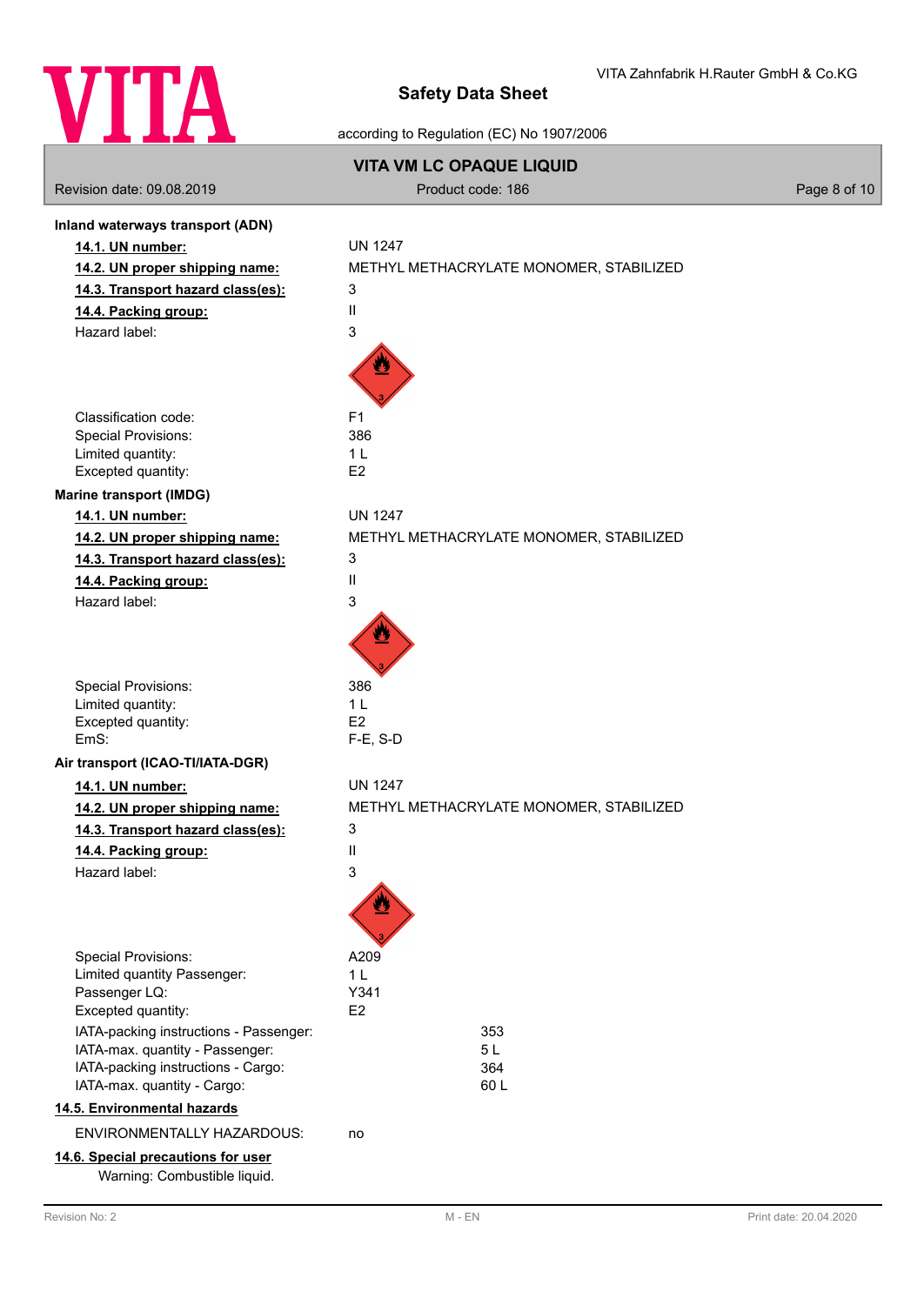

according to Regulation (EC) No 1907/2006

## **VITA VM LC OPAQUE LIQUID**

Revision date: 09.08.2019 **Product code: 186** Page 9 of 10

## **14.7. Transport in bulk according to Annex II of Marpol and the IBC Code**

not applicable

# **SECTION 15: Regulatory information**

# **15.1. Safety, health and environmental regulations/legislation specific for the substance or mixture**

## **EU regulatory information**

| Restrictions on use (REACH, annex XVII): |  |
|------------------------------------------|--|
|------------------------------------------|--|

| Entry 3: 2-hydroxyethyl methacrylate                 |                              |
|------------------------------------------------------|------------------------------|
| 2010/75/EU (VOC):                                    | 1.216 %                      |
| 2004/42/EC (VOC):                                    | 1.216 %                      |
| Information according to 2012/18/EU<br>(SEVESO III): | <b>P5c FLAMMABLE LIQUIDS</b> |

### **National regulatory information**

| Employment restrictions:       | Observe restrictions to employment for juveniles according to the 'juvenile |
|--------------------------------|-----------------------------------------------------------------------------|
|                                | work protection guideline' (94/33/EC).                                      |
| Water hazard class (D):        | 3 - strongly hazardous to water                                             |
| Skin resorption/Sensitization: | Causes allergic hypersensitivity reactions.                                 |

### **15.2. Chemical safety assessment**

Chemical safety assessments for substances in this mixture were not carried out.

## **SECTION 16: Other information**

### **Abbreviations and acronyms**

ADR: Accord européen sur le transport des marchandises dangereuses par Route (European Agreement concerning the International Carriage of Dangerous Goods by Road ) IMDG: International Maritime Code for Dangerous Goods IATA: International Air Transport Association GHS: Globally Harmonized System of Classification and Labelling of Chemicals EINECS: European Inventory of Existing Commercial Chemical Substances ELINCS: European List of Notified Chemical Substances CAS: Chemical Abstracts Service LC50: Lethal concentration, 50% LD50: Lethal dose, 50% CLP: Classification, labelling and Packaging REACH: Registration, Evaluation and Authorization of Chemicals GHS: Globally Harmonised System of Classification, Labelling and Packaging of Chemicals UN: United Nations DNEL: Derived No Effect Level DMEL: Derived Minimal Effect Level PNEC: Predicted No Effect Concentration ATE: Acute toxicity estimate LL50: Lethal loading, 50% EL50: Effect loading, 50% EC50: Effective Concentration 50% ErC50: Effective Concentration 50%, growth rate NOEC: No Observed Effect Concentration BCF: Bio-concentration factor PBT: persistent, bioaccumulative, toxic vPvB: very persistent, very bioaccumulative RID: Regulations concerning the international carriage of dangerous goods by rail ADN: European Agreement concerning the International Carriage of Dangerous Goods by Inland Waterways (Accord européen relatif au transport international des marchandises dangereuses par voies de navigation